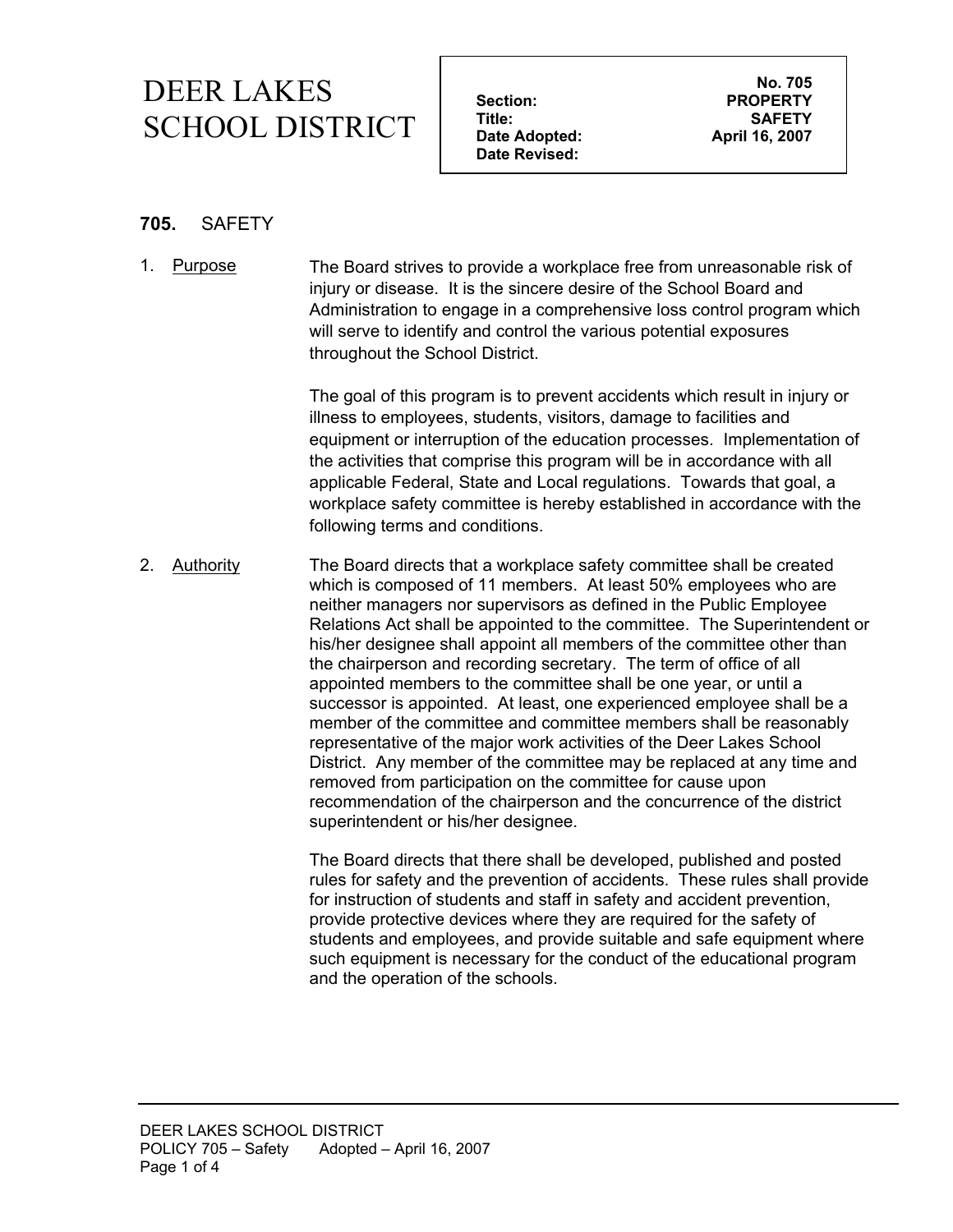**Date Revised:** 

- 3. Delegation of **Responsibility** The officers of the committee shall consist of a chairperson and recording secretary. The chairperson shall be the school district's Director of Transportation/Buildings & Grounds. The recording secretary shall be the school district's Secretary for Support Services. In the absence of the chairperson, the recording secretary shall perform his/her duties. In the absence of both the chairperson and the recording secretary, the superintendent or his/her designee shall appoint an acting chairperson and/or recording secretary.
- 4. Guidelines The workplace safety committee shall meet monthly at a date, time and place selected by the chairperson. The chairperson shall give reasonable advance notice of the date, time and place of regular committee meetings. Written agenda for each regular meeting of the committee shall be developed and prepared jointly by the chairperson and recording secretary at least one day prior to the committee meeting, as and if practical. A majority of the members of the committee shall constitute a quorum. Meetings may be conducted and business of the committee transacted if a quorum is present. All decisions of the committee shall be by majority vote of those present. Minutes of all meetings of the committee shall be taken and maintained by the recording secretary, or in his/her absence, by a committee member designated by the chairperson or acting chairperson. The minutes shall specify how each member of the committee voted. The chairperson may call such special meetings as, in his or her sole discretion, are necessary. Advance notice shall be given to committee members as practical for such special meetings.

The chairperson shall schedule regular meetings during normal work time; but at such times that will be least disruptive to school operations. Members of the committee who are not scheduled to work when a meeting is scheduled shall not attend the meeting.

The functions of the committee shall be as follows:

- a. To evaluated the school district's accident and illness prevention policies and practices and to make written recommendations concerning same;
- b. To establish procedures for periodic workplace inspections by the safety committee for the purpose of locating and identifying safety and health hazards. The locating and identity of hazards shall be documented in writing and the committee shall make recommendations to the superintendent regarding corrections of the hazards. The superintendent shall report to the Board of School Directors as he/she deems appropriate concerning hazards and recommendations for the elimination of such hazards;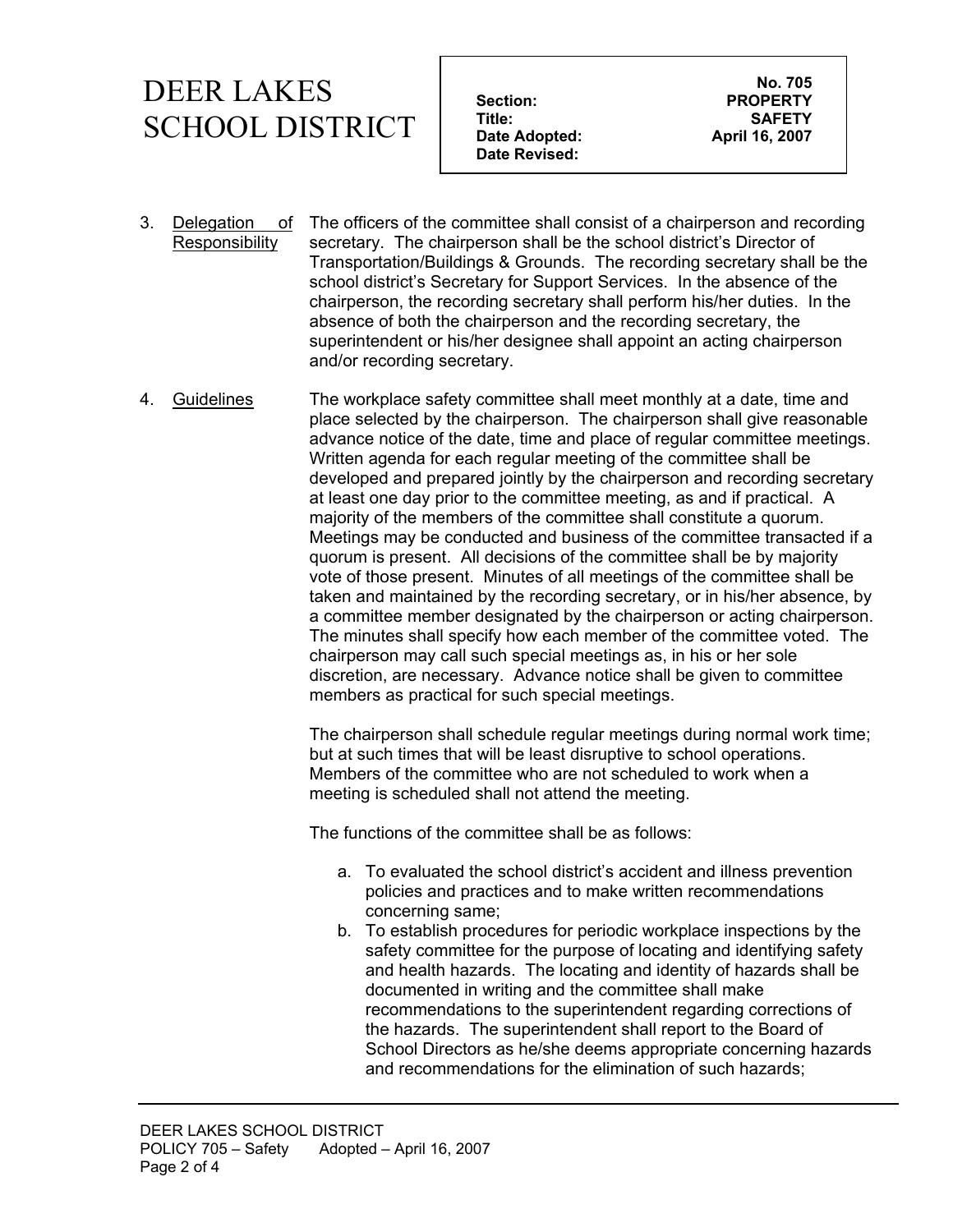**Date Revised:** 

- c. To review incidents resulting in work-related deaths, injuries and illnesses and complaints regarding safety and health hazards; and
- d. To evaluate for effectiveness newly implemented safety equipment or health and safety procedures.

No employee shall be discharged, threatened with discharge, demoted, suspended or in any other manner discriminated against because he or she has participated in any committee function, including but not limited to, serving as a committee member, making statements, complaints or recommendations to the committee or participating in a committee workplace inspection.

The superintendent shall ensure that committee members are adequately trained. Training programs shall be made available at least annually by properly qualified individuals. The training program shall address accident and illness prevention generally and the health and safety needs of the type of school entity.

This policy is adopted to qualify for a worker's compensation premium discount in accordance with Act 44 of 1993. Therefore:

- a. This policy is intended to comply with those provisions of Act 44 relating to safety committees and with the certification criteria established by the Department with respect to safety committees; and shall be construed in a way which is consistent with and not in violation of said provisions and criteria;
- b. It is not the purpose of this policy to preempt, create, supplant, expand or restrict the rights or liabilities of any person or employee beyond what is established in law; and
- c. It is not intended that this policy create any employee practices.

Should the provisions of Act 44 pertaining to safety committees or eligibility for premium discounts be repealed or declared invalid, in whole or in part, this policy shall become wholly void and a new policy will be adopted if and as necessary to comply with law and to establish eligibility fro premium discounts. The school board directs the administration to evaluate the effects of this policy after it has been in operation for two full years to advise the school board of the effects of this policy in general. This policy shall automatically terminate in two years unless the school board takes action to renew the effectiveness of the policy. This provision shall not be construed as any limitation upon the rights of the Board to amend, alter or repeal the policy at any time.